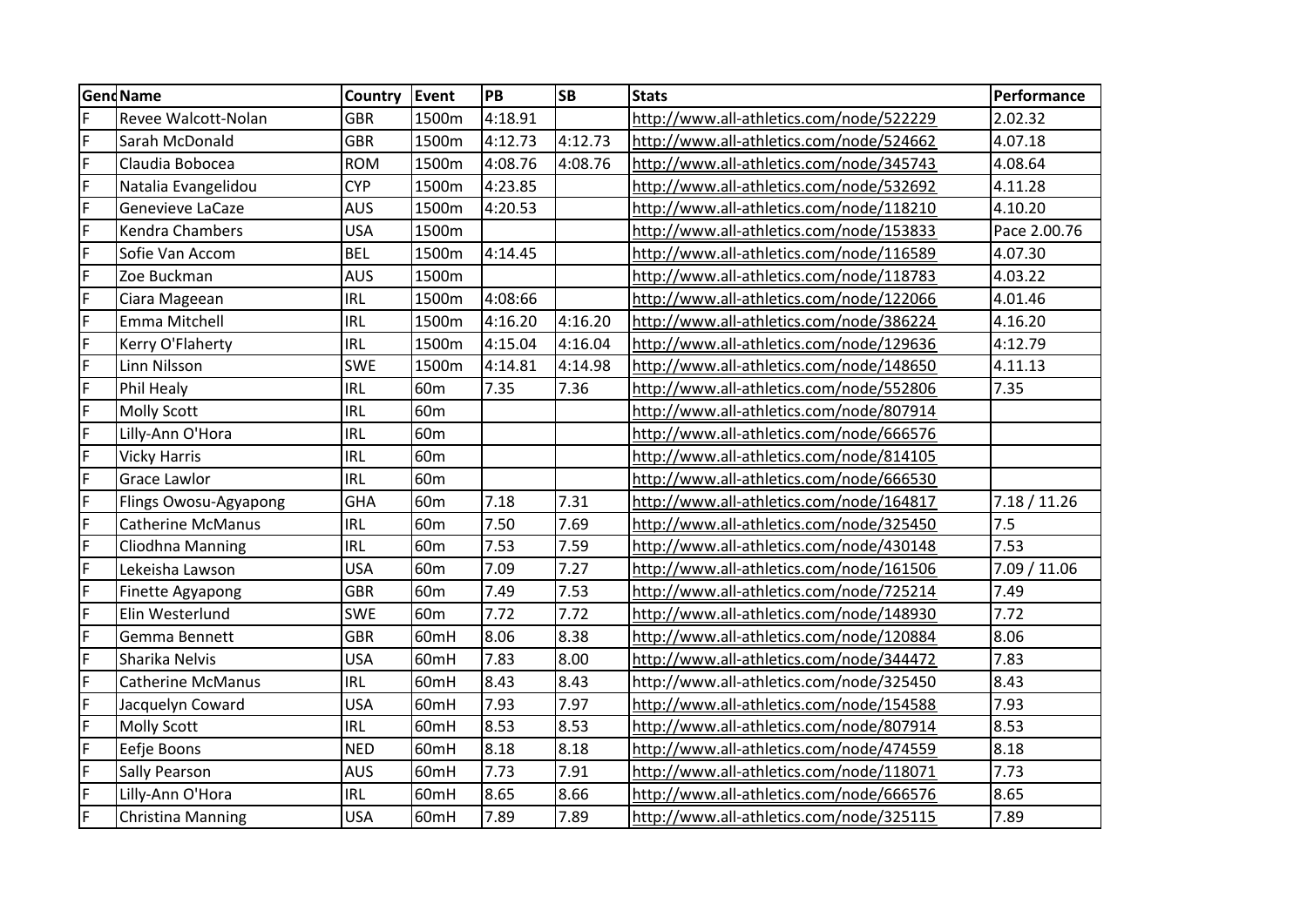| F                                                                                     | Elin Westerlund           | <b>SWE</b> | 60mH            | 8.27    | 8.29    | http://www.all-athletics.com/node/148930  | 8.27            |
|---------------------------------------------------------------------------------------|---------------------------|------------|-----------------|---------|---------|-------------------------------------------|-----------------|
| F                                                                                     | Alanna Lally              | IRL        | 800m            | 2:08.28 | 2:08.28 | http://www.all-athletics.com/node/440819  | 2.08.03         |
| F                                                                                     | Emilia Ankiewicz          | POL        | 800m            |         |         | http://www.all-athletics.com/node/413020  | Pace            |
| F                                                                                     | Erin McIlveen             | <b>GBR</b> | 800m            | 2:05.83 | 2:07.15 | http://www.all-athletics.com/node/175270  | 2.05.83         |
| F                                                                                     | Liga Velvere              | LAT        | 800m            | 2:03.08 | 2:04.12 | http://www.all-athletics.com/node/136499  | 2.02.71         |
| F                                                                                     | Melissa Bishop            | CAN        | 800M            | 2:00.19 |         | http://www.all-athletics.com/node/114741  | 01:57.0         |
| F                                                                                     | <b>Suzanne Voorrips</b>   | <b>NED</b> | 800m            | 2:04.88 | 2:04.88 | http://www.all-athletics.com/node/379459  | 2.04.04         |
| F                                                                                     | <b>Stina Troest</b>       | <b>DEN</b> | 800m            | 2:02.81 | 2:04.28 | http://www.all-athletics.com/node/340641  |                 |
| F                                                                                     | Lorraine Ugen             | <b>GBR</b> | IJ              | 6.92    | 6.72    | http://www.all-athletics.com/node/318849  | 6.92            |
| F                                                                                     | <b>Chantel Malone</b>     | <b>BVI</b> | IJ              | 6.67    | 6.67    | http://www.all-athletics.com/node/131922  | 6.69            |
| F                                                                                     | Milena Mitkova            | <b>BUL</b> | IJ              | 6.29    | 6.29    | http://www.all-athletics.com/node/176588  | 6.45            |
| F                                                                                     | <b>Malin Marmbrandt</b>   | <b>SWE</b> | $\Box$          | 6.33    | 6.29    | http://www.all-athletics.com/node/148582  | 6.5             |
| ${\sf M}$                                                                             | <b>Nick Ennis</b>         | IRL        | 400m            |         |         | http://www.all-athletics.com/node/950628  |                 |
| ${\sf M}$                                                                             | Patrik Šorm               | <b>CZE</b> | 400m            | 46.49   | 47.05   | http://www.all-athletics.com/node/379635  | 46.2 / 46.49i   |
| M                                                                                     | Sebastian Rodger          | <b>GBR</b> | 400m            | 46.48   | 46.98   | http://www.all-athletics.com/node/343617  | 46.48i          |
| M                                                                                     | Luke Lennon Ford          | <b>GBR</b> | 400m            | 46.16   | 47.90   | http://www.all-athletics.com/node/36324   | 45.23           |
| ${\sf M}$                                                                             | Terrence AGARD            | <b>NED</b> | 400m            | 46.77   | 46.94   | http://www.all-athletics.com/node/27421   | 45.82 / 46.77i  |
| M                                                                                     | <b>Niall Touhy</b>        | IRL        | 600m            |         |         | http://www.all-athletics.com/node/45554   |                 |
| M                                                                                     | Kyle Langford             | <b>GBR</b> | 600m            |         |         | http://www.all-athletics.com/node/624323  | 1.45.78         |
| M                                                                                     | <b>Ricardo Dos Santos</b> | POR        | 600m            |         |         | http://www.all-athletics.com/node/537341  | Pace 45.7       |
| M                                                                                     | <b>Elliot Giles</b>       | <b>GBR</b> | 600m            |         |         | http://www.all-athletics.com/node/483983  | 1.45.54         |
| M                                                                                     | Artur Kuciapski           | POL        | 600m            | 1:20.87 |         | http://www.all-athletics.com/node/376889  | 1.44.9          |
| M                                                                                     | Erik Sowinski             | <b>USA</b> | 600m            | 1:15.61 | 1:16.45 | http://www.all-athletics.com/node/321046  | 1.15.61 1.44.58 |
| M                                                                                     | Mark Kavanagh             | IRL        | 60 <sub>m</sub> | 6.98    | 6.98    | http://www.all-athletics.com/node/426237  | 6.98            |
| M                                                                                     | <b>Josh Swaray</b>        | <b>SEN</b> | 60 <sub>m</sub> | 6.67    | 6.73    | http://www.all-athletics.com/node/37359   | 6.67            |
| M                                                                                     | D'Angelo Cherry           | <b>USA</b> | 60 <sub>m</sub> | 6.49    | 6.68    | http://www.all-athletics.com/node/81086   | 6.49 10.04      |
| M                                                                                     | Harry Aikines-Aryeetey    | <b>GBR</b> | 60 <sub>m</sub> | 6.55    | 6.66    | http://www.all-athletics.com/node/34745   | 6.55            |
| M                                                                                     | Leon Reid                 | <b>GBR</b> | 60 <sub>m</sub> | 6.75    | 6.78    | http://www.all-athletics.com/node/426900  |                 |
| M                                                                                     | Cristopher Sibanda        | <b>IRL</b> | 60 <sub>m</sub> | 6.87    | 6.87    | http://www.all-athletics.com/node/1058079 | 6.89            |
| $\mathsf{M}% _{T}=\mathsf{M}_{T}\!\left( a,b\right) ,\ \mathsf{M}_{T}=\mathsf{M}_{T}$ | Joseph Ojewumi            | <b>IRL</b> | 60 <sub>m</sub> | 6.95    | 7.02    | http://www.all-athletics.com/node/936716  | 6.93            |
| M                                                                                     | Giovanni Codrington       | <b>NED</b> | 60 <sub>m</sub> | 6.70    | 6.78    | http://www.all-athletics.com/node/60178   | 6.7             |
| M                                                                                     | Solomon Bockarie          | <b>NED</b> | 60 <sub>m</sub> | 6.66    | 6.69    | http://www.all-athletics.com/node/445059  | 6.66 / 10.13    |
| M                                                                                     | <b>Ramon Gittens</b>      | <b>BAR</b> | 60 <sub>m</sub> | 6.51    | 6.73    | http://www.all-athletics.com/node/24310   | 6.52            |